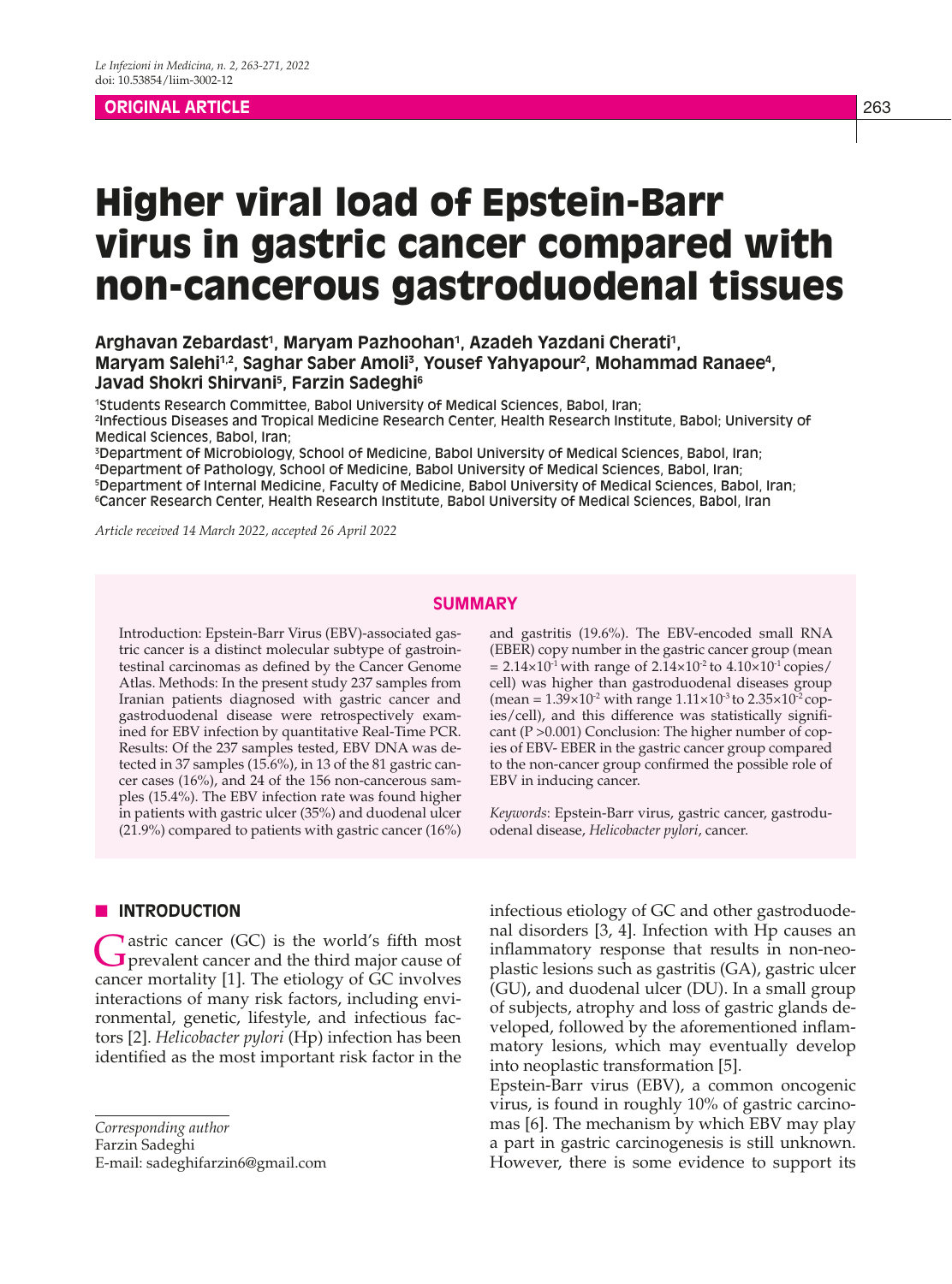contributing role including the presence of monoclonal EBV episomal DNA in all gastric malignant cells and uniform presence of EBV-encoded small RNA (EBER) in all tumor cells. Epstein-Barr virus persistently infects about 95% of the world population, usually residing in memory B cells in a latent state [7]. Intermittent episodes of viral reactivation are thought to occur in infected memory B cells that circulate in the gastrointestinal tract and produce viral particles that may promote infection of gastric epithelial cells [8, 9]. Although viral reactivation triggers a local inflammatory response similar to the crucial role of Hp infection in the carcinogenic process, the relative role of EBV in early inflammatory gastroduodenal lesions remains unclear.

Quantitation of viral genome copy numbers in blood and other body fluids is an important clinical indicator of viral disease. Viral titer in plasma and peripheral blood has been confirmed as a valuable prognostic criterion for EBV-associated tumors, such as nasopharyngeal carcinoma and hematologic malignancies [10-12]. However, viral load in EBV-associated tumor tissue has not been extensively studied. The study by Ryan et al. found that gastric tissue in which EBV infects epithelial cells has a nearly 3000-fold higher viral load than tissue with only infected B cells [13]. According to the aforementioned study, a cutoff value of  $2000$  EBV genome copies per  $10<sup>5</sup>$  cells is a valuable threshold to distinguish EBV infection of gastric epithelial cells from gastric tissues with only infected B cells [13]. A recent study provided data supporting a role for EBV in GC and early precursor lesions including non-atrophic GA [9]. However, the exact EBV copy number per cell count has not yet been studied in other gastroduodenal lesions at risk for malignant transformation, including GA, GU, and DU.

Altogether the facts reviewed above encouraged us to investigate whether EBV could have any association with the pathogenesis of gastric cancer and other gastroduodenal diseases either alone or accompanied by Hp. In this study, 237 fresh or formalin-fixed paraffin-embedded (FFPE) samples of Iranian patients diagnosed with gastric cancer and gastroduodenal diseases (GA, GU, DU) as well as gastric congested mucosa (CM) from healthy subjects were tested for the presence of EBV sequences in terms of viral genome copy number per cell.

# **NO PATIENTS AND METHODS**

#### *Clinical samples*

The current retrospective cross-sectional study included 237 gastroduodenal tissue samples from the Ayatollah Rouhani Hospital's Pathology Department, which is associated with Babol University of Medical Sciences. A total of 129 gastroduodenal fresh biopsy specimens, including 52 GA, 20 GU, 31 DU, and 26 GC were obtained by gastroenterologists from individuals who had esophagogastroduodenoscopy (EGD), and 108 FFPE resection specimens including 55 GC and 53 CM were collected from healthy subjects. All registered patients (Fresh biopsy specimens and FFPE samples) were diagnosed between February 2014 and August 2016 and CM and GC samples were collected simultaneously. All patients were living in the Mazandaran province, north of Iran. Study participants had not taken any antimicrobials for two weeks prior to doing endoscopy. Patients with the history of immunosuppressive therapy or chemotherapy were excluded from the study Demographic characteristics of patients were obtained from the clinical records of the patients in the hospital. Hp infection in all biopsy specimens was determined by a rapid urease test (RUT) as part of a regular procedure in two of the above hospitals. The ethics committee of Babol University of Medical Sciences approved this study (Ethics code: IR.MUBABOL.REC.1396.1), and all subjects gave written informed consent. Also, all methods were performed in accordance with the relevant guidelines and regulations.

#### *DNA extraction*

Formalin-fixed paraffin-embedded resection specimens were deparaffinized according to a previously described procedure [14, 15]. The tissue genomic DNA Extraction Mini Kit (Favorgen Biotech Corp., Taiwan) was used to extract DNA from 25 mg (mean weight of starting material as a source of intact DNA) of fresh and FFPE samples according to the manufacturer's instructions. For tissue dissociation, 200 μL of FATG1 tissue lysis buffer and 20 μL of proteinase K (10 mg/mL) were added to each tissue containing a microcentrifuge tube. Samples were subsequently incubated at 60 °C until the tissue was lysed completely. DNA cleanup was done by mini spin column (silica matrix) according to the manufacturer's instructions.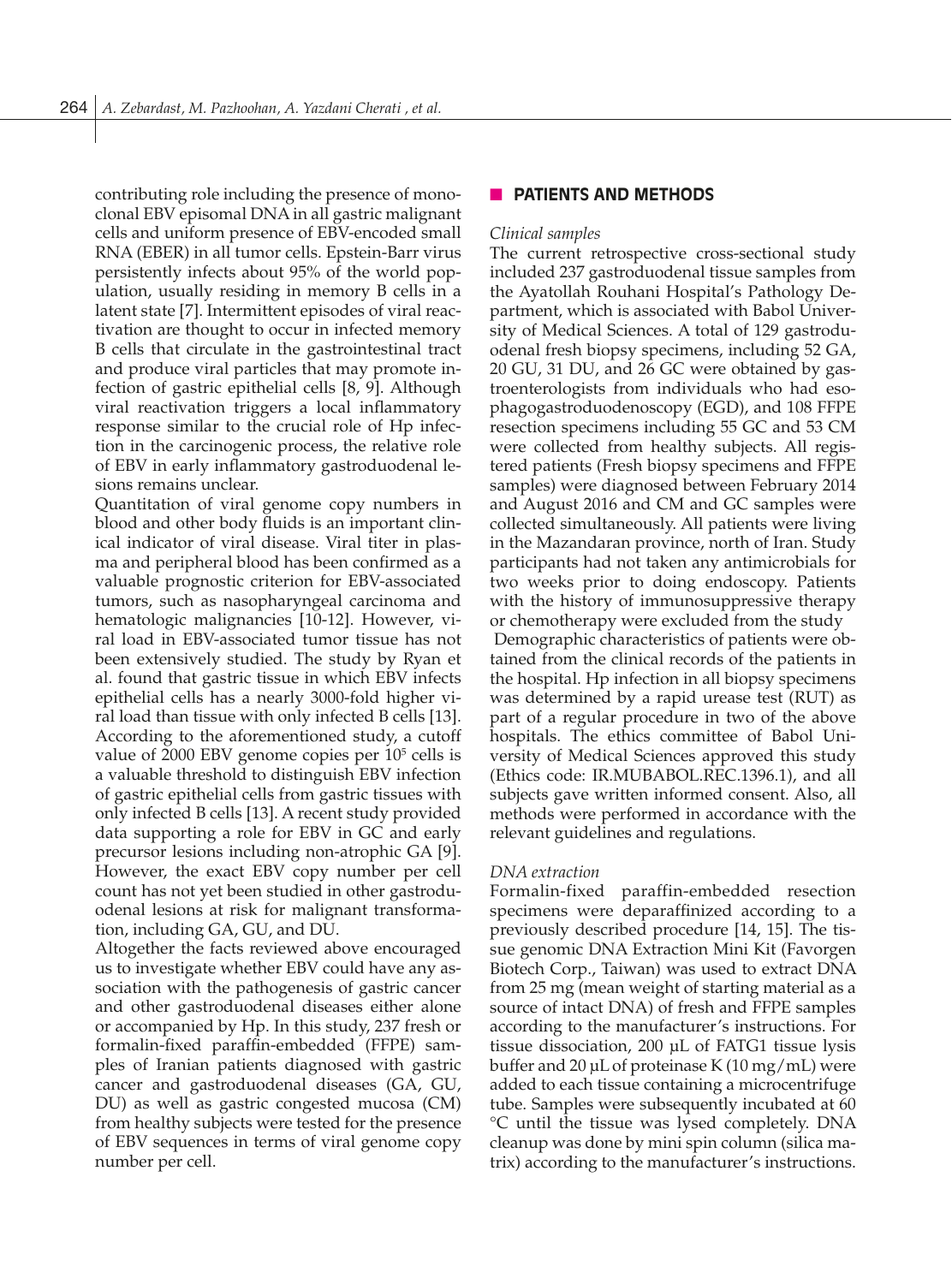As an extraction negative control, tissue samples were treated concurrently with sterile microcentrifuge tubes containing only reaction mixtures. A NanoDrop spectrophotometer was used to evaluate the quality and amount of isolated DNA (Thermo Scientific, Wilmington, USA). Fresh tissue samples had an isolated DNA yield of 100-400 ng/L, whereas FFPE tissue samples had an isolated DNA yield of 30-70 ng/L. Eluted DNA from fresh and FFPE tissue samples had an A260/A280 ratio of 1.7, indicating that the genomic DNA was of excellent quality.

# *EBV quantitative real-time polymerase chain reaction*

To detect and measure the amount of EBV viral load, using a Rotor-Gene Q Real-Time PCR system (QIAGEN GmbH, Hilden, Germany), quantitative Real-Time PCR was carried out through the primer sets and a TaqMan probe specific for the EBV EBER gene according to a previously described procedure [16]. As previously stated, viral copies were normalized to the amount of cell equivalents by measuring a single copy cellular RNase P gene [17]. Negative results for human RNase P gene amplification were regarded as having insufficient DNA integrity, and samples were re-extracted until RNase P amplification was obtained. Gene synthesis service constructed plasmids with cloned EBV EBER and human RNase P gene target sequences (quantitative standards for Real-Time PCR, Shanghai Generay Biotech Co., Ltd). A total of 100 ng of purified DNA was used in each Real-Time PCR reaction. A standard curve was created utilizing a tenfold dilution series of the EBV EBER plasmid in genomic extracts from EBV negative fresh and FFPE samples to test the sensitivity of quantitative Real-Time PCR. As a negative control, reaction mixtures without a DNA template were used, and DNA extracted from the supernatant of an EBV-producing B-cell line (B95-8) was used as a positive control.

# *Statistical analysis*

The data were analyzed using R 3.4.1, "arm", and "ggplot2" packages. The Shapiro-Wilk test was used to determine if the variables had a normal distribution. Descriptive results were presented as mean ± standard deviation for normal quantitative variables and number (percent) for count data. Median and interquartile range (IQR) was used for the nonparametric variable which did not have a normal distribution. The independent sample t-test or Kruskal-Wallis test was used for comparing the mean or distribution of quantitative variables as appropriate. The Chi-square test was used for assessing the association of qualitative variables. Statistical significance was described as a P-value of less than 0.05.

# **n RESULTS**

#### *Patient's characteristics*

In this investigation, out of the 237 enrolled subjects (mean age 53.3±16.7 years, range 15-90 years), 81 (34.2%) had GC, 51 (21.5%) had GA, 20 (8.4%) had GU, and 32 (13.5%) had DU; 53 samples (22.4%) were CM of healthy subjects. Out of 237 patients, 130 (54.9%) cases were male and 107 (45.1%) were female. All cancerous samples were primary adenocarcinoma. Cancerous samples were divided into two groups: 69 (85.2%) with gastric adenocarcinoma, intestinal type, and 11 (13.6%) with gastric adenocarcinoma, diffuse type. The type of gastric adenocarcinoma was unknown in one of the samples. The demographic, clinical and pathological characteristics of 237 patients included in this investigation are summarized in Table 1. According to the results, there was a significant relationship between age, gender and pathological diagnosis (P>0.001 and  $P=0.013$ , respectively). The majority of GC specimens belonged to men (57/81, 70.4%). Also, the majority of patients with GC (75.3%) and GU (65%) were older than 55 years, while those with GA, DU, and CM, were less than 55 years.

Hp infection was detected in 90.3% of DU, 39.5% of GC, 35.0% of GU, and 22.4% of GA subjects. Hp was not positive in any of the CM specimens from healthy subjects. As shown in Table 1, there was a substantial difference in the prevalence of Hp infection among pathology groups (P >0.001). In contrast, no significant relationship between family history of gastric cancer, smoking, alcohol drinking, or drug use and pathologic diagnosis was observed. In addition, the mean body mass index (BMI) of the participants in the research was 25.5±4.6 (range 16.3-50.1). There was a significant difference between different BMI groups  $(P = 0.002)$  and pathology diagnosis and most people with GC were in the range of lean and normal weight (66/7%) (Table 1).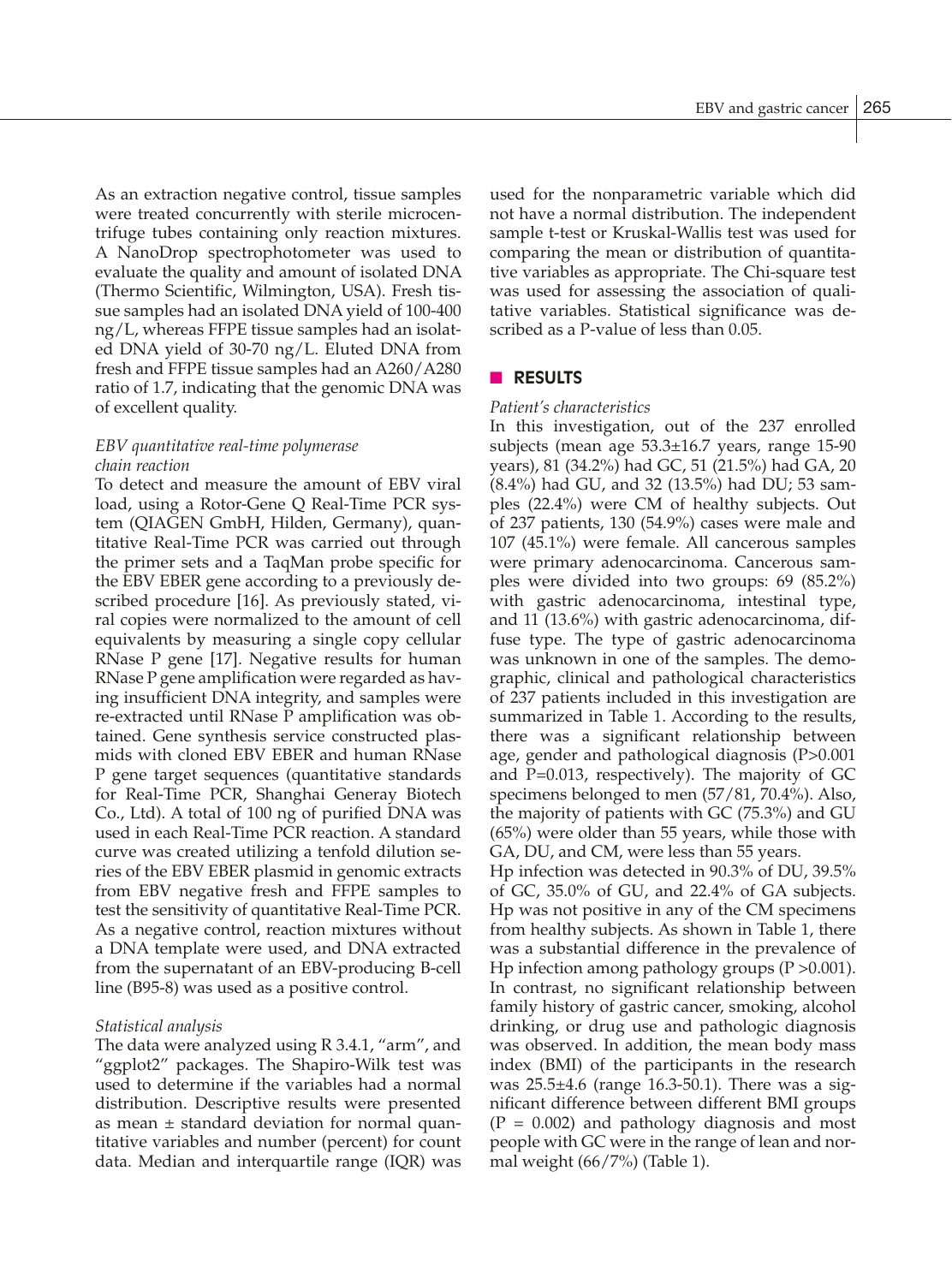| Variable                 |                | GC           | GU           | DU           | <b>GA</b>    | CM           | <b>Total</b>  | $P$ -value  |
|--------------------------|----------------|--------------|--------------|--------------|--------------|--------------|---------------|-------------|
| Number of patients       |                | $81(34.1\%)$ | $20(8.4\%)$  | $32(13.5\%)$ | 51(21.5%)    | $53(22.4\%)$ | 237           |             |
| Age group                | $\leq 55$      | 20(24.7%)    | 7(35%)       | 25(78.1%)    | $39(76.5\%)$ | 40(76.9%)    | 131(55.5%)    | P > 0.001   |
|                          | >55            | $61(75.3\%)$ | 13(65%)      | $7(21.9\%)$  | $12(23.5\%)$ | $12(23.1\%)$ | $105(44.5\%)$ |             |
| Gender                   | Male           | $57(70.4\%)$ | 11(55%)      | $15(46.9\%)$ | $24(47.1\%)$ | $23(43.4\%)$ | 130(54.9%)    | $P = 0.013$ |
|                          | Female         | $24(29.6\%)$ | 9(45%)       | $17(53.1\%)$ | $27(52.9\%)$ | $30(56.6\%)$ | $107(45.1\%)$ |             |
| <b>Smoking</b><br>status | Smoker         | $8(10.8\%)$  | $2(10\%)$    | $3(9.7\%)$   | $4(8.3\%)$   | 12(24%)      | 29(13%)       | $P = 0.133$ |
|                          | Non-smoker     | $66(89.2\%)$ | 18(90%)      | 28(90.3%)    | 44(91.7%)    | 38(76%)      | 194(87%)      |             |
| Alcohol<br>drinking      | Yes            | $5(6.9\%)$   | 3(15%)       | $2(6.5\%)$   | $9(18.8\%)$  | 4(8%)        | $23(10.4\%)$  | $P = 0.215$ |
|                          | N <sub>o</sub> | $67(93.1\%)$ | 17(85%)      | 29(93.5%)    | 39(81.3%)    | 46(92%)      | 198(89.6%)    |             |
| Family<br>history of GC  | Yes            | 16(21.9%)    | 5(25%)       | $4(13.3\%)$  | $4(9.8\%)$   | $5(10\%)$    | 34(15.9%)     | $P = 0.213$ |
|                          | N <sub>o</sub> | $57(78.1\%)$ | 15(75%)      | $26(86.7\%)$ | $37(90.2\%)$ | 45(90%)      | $180(84.1\%)$ |             |
| History of<br>drug use   | Yes            | $8(11\%)$    | $2(10\%)$    | $3(9.7\%)$   | $4(8.3\%)$   | 2(4%)        | $19(8.6\%)$   | $P = 0.741$ |
|                          | N <sub>o</sub> | 65(89%)      | 18(90%)      | 28(90.3%)    | 44(91.7%)    | 48(96%)      | 203(91.4%)    |             |
| <b>BMI</b>               | $\leq$ 24/99   | $50(66.7\%)$ | $4(22.2\%)$  | $11(37.9\%)$ | $19(43.2\%)$ | 24(47.1%)    | 108(49.8%)    | $P = 0.002$ |
|                          | $>25$          | 25(33.3%)    | $14(77.8\%)$ | $18(62.1\%)$ | 25(56.8%)    | 27(52.9%)    | $109(50.2\%)$ |             |
| Hp                       | Positive       | $30(39.5\%)$ | 7(35%)       | 28(90.3%)    | $11(22.4\%)$ | $0(0\%)$     | 76(33.2%)     | P > 0.001   |
|                          | Negative       | $46(60.5\%)$ | 13(65%)      | $3(9.7\%)$   | 38(77.6%)    | 53(100%)     | 153(66.8%)    |             |
| EBV                      | Positive       | 13(16%)      | 7(35%)       | $7(21.9\%)$  | $10(19.6\%)$ | $0(0\%)$     | $37(15.6\%)$  | $P = 0.002$ |
|                          | Negative       | 68(84%)      | 13(65%)      | 25(78.1%)    | $41(80.4\%)$ | 53(100%)     | 200(84.4%)    |             |

**Table 1 -** Statistical associations between histopathologic groups and demographic and clinical characteristics of patients.

*Notes:* GC = Gastric Cancer, GU = Gastric Ulcer, DU = Duodenal Ulcer, GA = Gastritis, CM = Congested Mucosa.

#### *Detection and quantitation of EBV*

Of the 237 studied samples, the EBER gene was detected in 37 specimens (15.6%). The EBV infection rate was found higher in patients with GU (35%) and DU (21.9%) than in patients with GC (16%) and GA (19.6%) (Table 1). Epstein-Barr virus EBER gene was not detected in any of the CM samples. The presence of the EBER gene was significantly related to the pathologic diagnosis  $(P = 0.002)$ . All specimens containing EBV were intestinal-type gastric cancer, and none of the diffuse-type samples were infected with EBV. There was no significant difference between EBER gene frequency in paraffin cancer samples (16.4%) and fresh cancer samples  $(15.4\%)$  (P=0.911).

To determine the EBV EBER DNA load by Real time PCR method, 37 EBER positive samples were classified into gastric cancer and gastroduodenal disease groups. The EBV EBER DNA load was determined as the viral copy number per cell using a proven single-copy gene, human RNase P. The existence of adequate amplifiable DNA could be indicated by the amplification of this cellular gene. Human RNase P gene was detected in the extracted DNA from all specimens. The EBV EBER DNA copy number in the gastric cancer group (mean = $2.14 \times 10^{-1}$  with range of  $2.14 \times 10^{-2}$  to  $4.10\times10^{-1}$ copies/cell) was higher than gastroduodenal diseases group (mean  $=1.39\times10^{-2}$  with range  $1.11\times10^{-3}$  to  $2.35\times10^{-2}$  copies/cell), and this difference was statistically significant (P>0.001) (Figure 1). Table 2 summarizes the demographic, clinical and virologic parameters of 37 EBER-positive patients with GC and gastroduodenal diseases. In the present study, 13 samples of EBER-positive gastric cancer with DNA viral loads of more than 2,000 copies per 100,000 cells were considered EBV-associated gastric cancers (EBVaGC). As exhibited in Table 2, there is a significant relationship between EBER gene positivity and age, and most people with EBVaGC are over 55 years old (P 0.006). Also, the simultaneous infections of EBV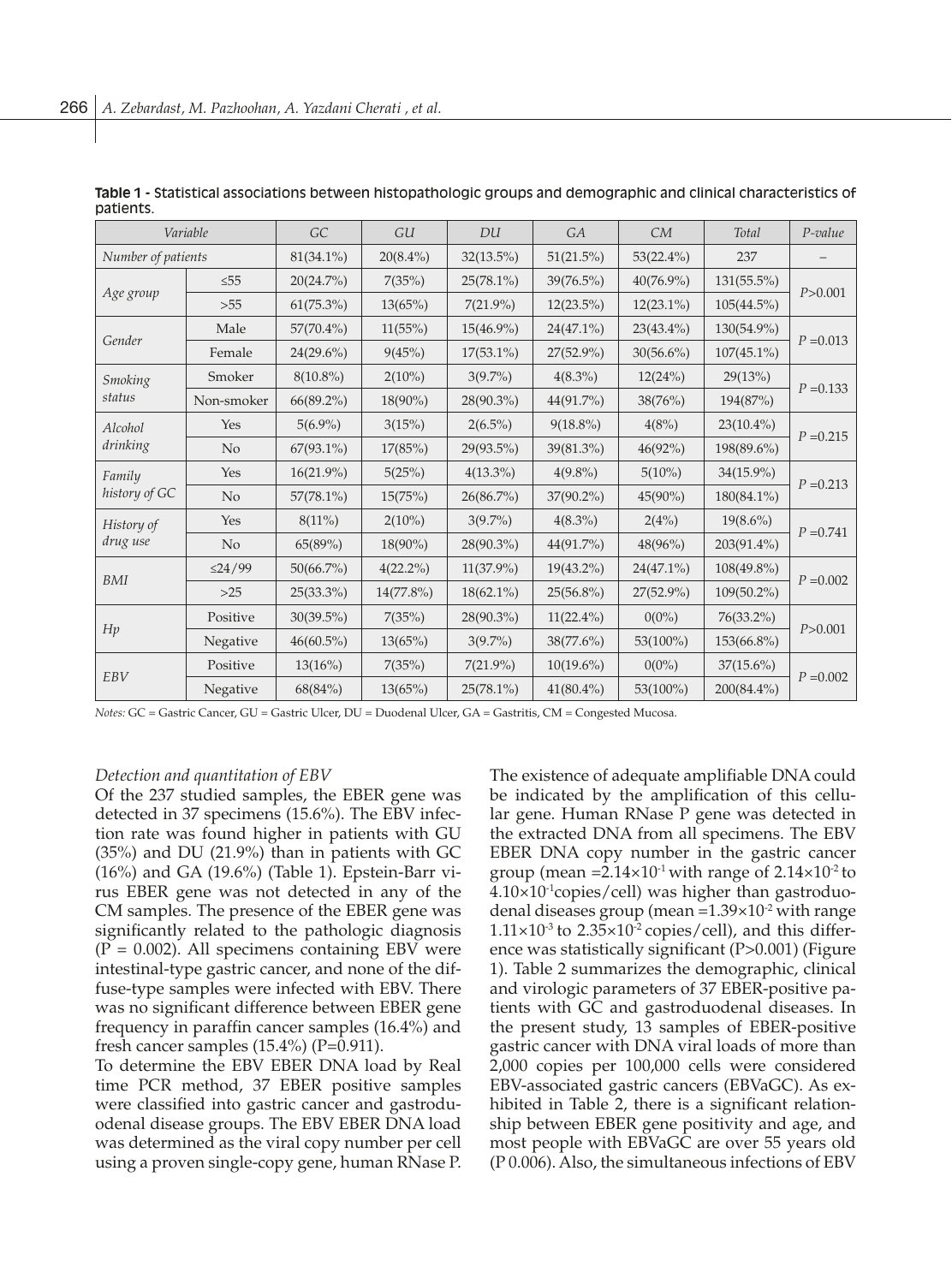

cer and gastroduodenal diseases groups. The P-value was determined by the Mann-Whitney U test.

and Hp were detected in 17 of 35 EBER positive samples  $(48.6\%)$ , 6 cases  $(17/1\%)$  in GC group and 11 cases (31/4%) in the gastroduodenal diseases group. The absence of a significant association between dual infection by EBV and Hp indicates the lack of synergistic effect of Hp /EBV coinfection in the induction of gastric cancer (P 0.903).

# n **DISCUSSION**

Gastric cancer is recognized as a global health problem with higher than 1,000,000 new cases in 2018 and is the major reason for cancer death in some West Asian countries, including Turkmenistan, Kyrgyzstan, and Iran [1, 18, 19]. The fact that about 50% of gastric tumors are negative for Hp and the presence of the EBV genome in about 10% of gastric cancers worldwide highlights the importance of studying EBVaGC [13, 20-22]. Despite the presence of studies on the interaction of EBV and Hp infection in GC, no definitive results have been obtained [23]. North and Northwest are among the regions of Iran where the risk of gastric cancer is high [24]. The present study aimed to assess the status of EBV infection by Real-Time PCR in 237 gastroduodenal samples, and also to determine the association between EBV and Hp infection with gastric cancer and other gastroduodenal diseases in Babol, Northern Iran. Generally, by observing EBV DNA with more than 2000 copies per 100,000 cells in 13 GC samples (16%), a high incidence of EBVaGC was reported in Babol. Hp as the major cause of gastric cancer, is responsible for more than 60% of GC cases and a different prevalence of this bacteria has been reported in populations studied [22, 23, 25]. There is a higher prevalence of infection by this pathogen in developing countries compared to developed coun-

| Variable                                 |                |                                                                  | Patients Groups                                                  | <b>Total</b>                                                     | $P$ -value  |  |  |  |  |  |  |
|------------------------------------------|----------------|------------------------------------------------------------------|------------------------------------------------------------------|------------------------------------------------------------------|-------------|--|--|--|--|--|--|
|                                          |                | Gastro duodenal disease<br>Gastric cancer                        |                                                                  |                                                                  |             |  |  |  |  |  |  |
| Mean EBV DNA Load copies/cell<br>(range) |                | $2.14 \times 10^{-1}$<br>$(2.14\times10^{-2}-4.10\times10^{-1})$ | $1.39 \times 10^{-2}$<br>$(1.11\times10^{-3}-2.35\times10^{-2})$ | $8.40\times10^{-2}$<br>$(1.11\times10^{-3} - 4.10\times10^{-1})$ | P > 0.001   |  |  |  |  |  |  |
| Age group                                | $\leq$ 55      | $2/37(5.4\%)$                                                    | $15/37(40.5\%)$                                                  | $17/37(45.9\%)$                                                  | $P = 0.006$ |  |  |  |  |  |  |
|                                          | >55            | $11/37(29.7\%)$                                                  | $9/37(24.4\%)$                                                   | $20/37(54.1\%)$                                                  |             |  |  |  |  |  |  |
| Gender                                   | Male           | 8/37(21.6%)                                                      | $12/37(32.4\%)$                                                  | $20/37(54.1\%)$                                                  | $P = 0.501$ |  |  |  |  |  |  |
|                                          | Female         | $5/37(13.5\%)$                                                   | $12/37(32.4\%)$                                                  | $17/37(45.9\%)$                                                  |             |  |  |  |  |  |  |
| Smoking<br>status                        | Smoker         | $2/35(5.7\%)$                                                    | $2/35(5.7\%)$                                                    | $4/35(11.4\%)$                                                   | $P = 0.594$ |  |  |  |  |  |  |
|                                          | Non-Smoker     | $10/35(28.6\%)$                                                  | $21/35(60\%)$                                                    | $31/35(88.6\%)$                                                  |             |  |  |  |  |  |  |
| Family history<br>Of GC                  | Yes            | $4/31(12.9\%)$                                                   | $3/31(9.7\%)$                                                    | 7/31(22.6%)                                                      | $P = 0.384$ |  |  |  |  |  |  |
|                                          | N <sub>o</sub> | $8/31(25.8\%)$                                                   | 16/31(51.6%)                                                     | $24/31(77.4\%)$                                                  |             |  |  |  |  |  |  |

**Table 2** - Demographic, clinical and virologic parameters of 37 EBER positive cases with GC and Gastro duodenal disease.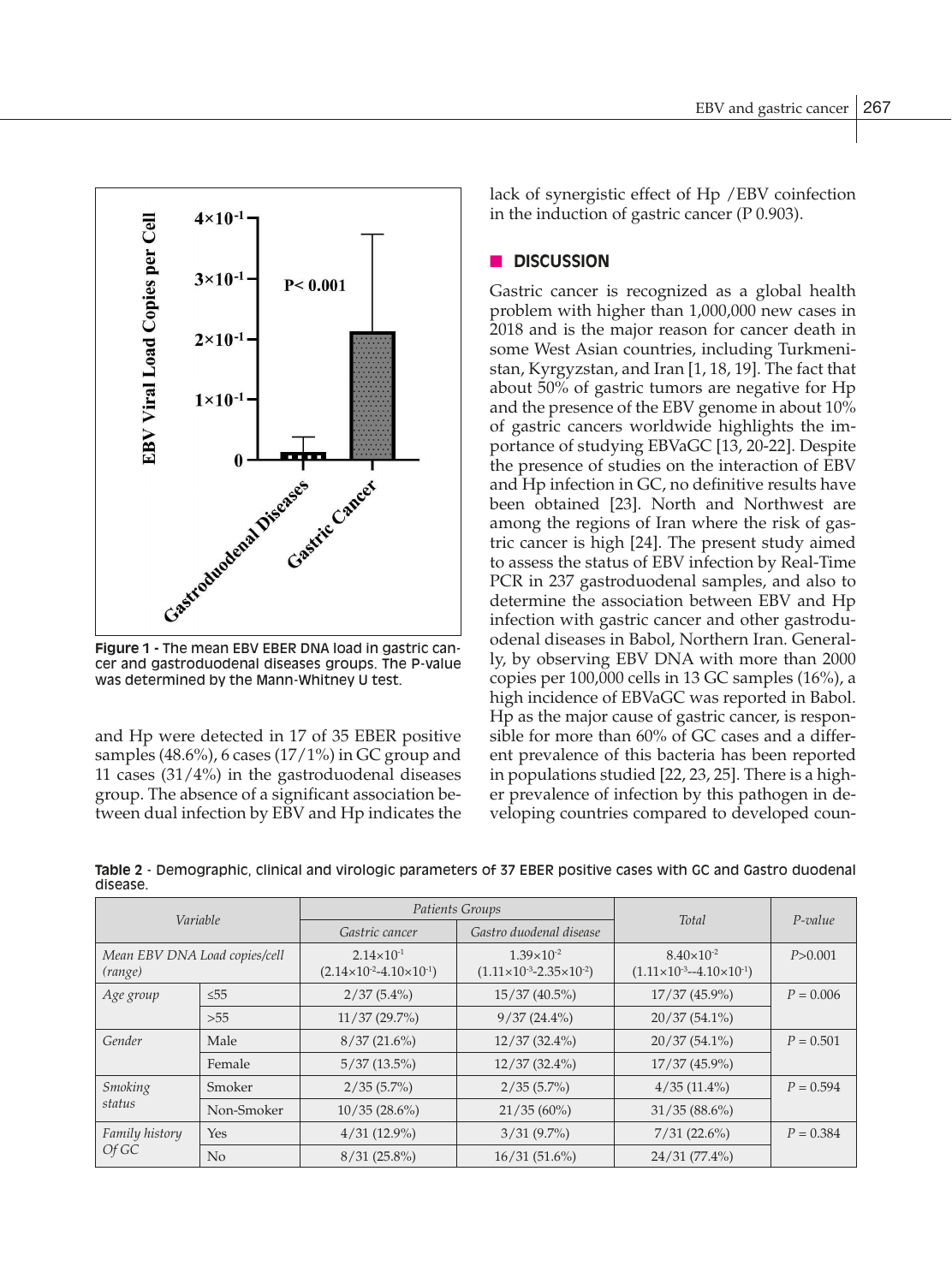tries [26]. According to the results, the rate of Hp infection was higher in subjects with DU (90.3%) than that observed in subjects with GC (39.5%), GU (35%), and GA (22.4%). Studies by Moral-Hernández et al, Saxena et al, and Teresa et al had findings similar to those of the current study, *i.e.* a low prevalence of Hp infection was reported in GC specimens, namely, 40.6%, 56.5%, and 50%, respectively [22, 23, 27]. Factors such as Hp concealment within mucosal cells and lack of urease production in the lumen, the bias in obtaining patient information, a history of receiving antimicrobial therapy for Hp, and the use of different diagnostic methods may be reasons for different frequencies of Hp reported in populations [22, 23, 28].

Epstein-Barr virus EBER is one of the transcripts produced in EBV infections. This transcript participates in epithelial cell growth and gastric malignancy by inducing insulin-like growth factor-1 (IGF1). In situ hybridization of EBER (EBER-ISH), defined as the gold standard for EBV status identification in GC samples, and the prevalence of 5-17.9% EBER-positive tumor tissue has been recorded in a systematic review of 34 studies using this method. PCR is another method that has been considered in histological examination of the virus due to its high sensitivity and possible loss of a portion of the EBV infection with the EBER-ISH [13, 29-31]. Using PCR and according to present study results, EBER detection in GU samples was higher than DU, GA, and GC samples (35%, 21.9%, 19.6%, and 16%, respectively) and was significantly associated with pathology diagnosis. It was also higher than the frequency of EBV-positive GC cases reported in three previous studies in Iran in 2007, 2014 and 2016 (3%, 6.66% and 11.1% respectively) [24, 32, 33]. Regarding EBV association with gastric cancer in Iranian population, EBER-ISH technique was only used in one study and other investigators evaluated the presence of EBV by molecular methods [32- 34]. In countries with a high risk of GC, like Iran and Japan, a low incidence of EBVaGC has been reported; however, the high frequency EBVaGC (16%) in the current study was inconsistent with the two previous studies in Iran [24]. In addition, our findings were also inconsistent with the evidence of a 2020 study by Aversa et al, on a large population of gastric adenocarcinoma in which a low prevalence of EBVaGC was reported (22 out of 1035 cases) among a high-incidence Chinese

population [35]. In studies of different populations to investigate the presence of the EBV in GC and gastrointestinal disease, the detection rate of the EBV genome is very different, and there is conflicting information about the association of this virus with the induction of gastrointestinal malignancies. Factors such as detection methods, population size, geographical and environmental aspects can be the cause of these variations [22-25, 29, 36-38]. For example, in Nogueira et al and Guo et al studies, consistent with many previous investigations, the higher prevalence of EBV among GC subjects was observed by PCR than EBER-ISH, which were 90.2% versus 11%, and 53.7% versus 6.7%, respectively [39].

In many previous studies, EBVaGC was significantly associated with the male gender, and subjects with gastric cancer were predominantly male. In the present study, the lack of EBVaGC association with gender  $(P=0.501)$  did not confirm that males are more likely to be diagnosed with EBVaGC than women. Of course, factors such as lifestyle, different genetic backgrounds, or hormonal conditions between the genders can affect the incidence of the disease [25, 29, 39]. Contrary to current investigation findings, a meta-analysis conducted in 2020 interestingly showed a higher incidence of EBVaGC in women [39].

Age is another risk factor for EBV-related gastric carcinoma development, and according to the results of the present study, there is a significant correlation between age with GC and GU; most patients with an average age of over 55 years have GC and GU (P <0.001). Consistent with the current study results, several investigations have reported a high frequency of EBVaGC at older ages [29, 38]. Furthermore, inconsistent with the present study findings some studies showed more frequency of this subtype of cancer at a younger age [35].

In the current study, the determination of EBV DNA quantity in cancer and gastroduodenal disease groups was performed by the Real-Time PCR method. According to the results, more copy numbers of EBV EBER-DNA with a mean of  $2.14\times10^{-1}$  copies per cell were observed in the GC group than in the gastroduodenal disease with a mean of  $1.39 \times 10^{-2}$  copies per cell. Also, none of the gastric specimens with normal histology were positive for EBV EBER-DNA. To our knowledge, this is the first study conducted in Iran that reported data on the prevalence and viral load of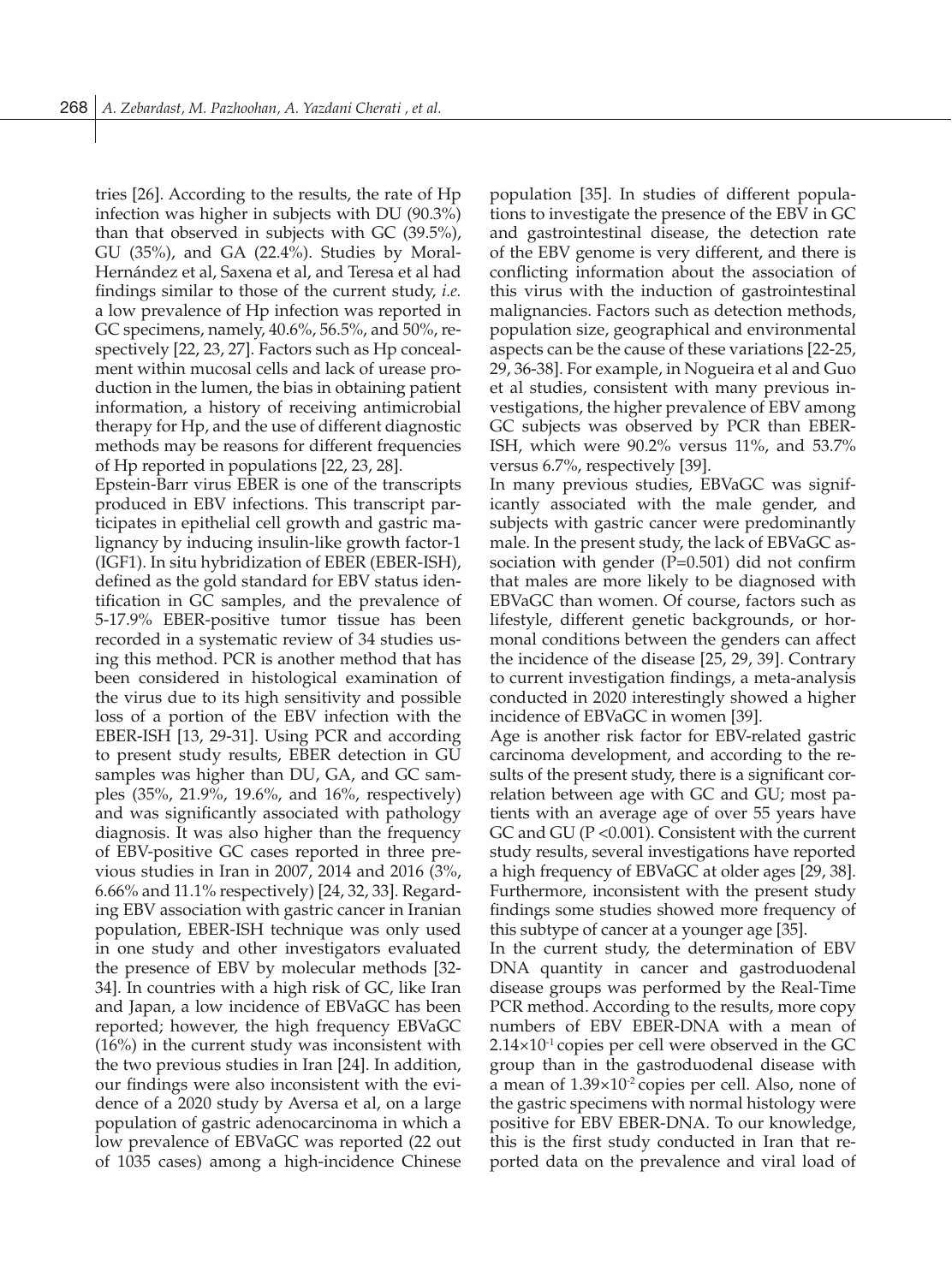EBV DNA in gastric cancer and gastroduodenal diseases. The high EBV EBER DNA quantities in the cancer group may suggest the presence of EBV-related tumors and the possible role of EBV in the development of gastric cancer.

In various studies on the association of the EBV/ Hp coinfection with gastric pathogenesis, the main focus on gastric cancer and the inclusion of benign disorders as a control group is considered a major limitation [40]. Some of these studies suggest the existence of a synergic effect between EBV and Hp in the pathogenesis of gastric disorders and carcinogenesis [22, 23, 41-43]. Maintaining the inflammatory state and further damage to the gastric mucosa by increasing IL-17 expression is one of the results of synergy between the two pathogens [22, 25, 36]. In the present study, the absence of a statistically significant difference between dual infections of both pathogens among cancerous and noncancerous groups did not indicate any interaction between EBV and Hp in gastric cancer development (P=0.903). Opposite to many studies, which showed that the frequency of coinfection was higher in gastric cancer samples than other gastric disorders, in the present study, the highest frequency of double infection was observed in DU (70%) in comparison with GC (13%)[22, 23, 27, 36]. Of course, similar to the current study results in some studies such as the study carried by Saxena et al, the prevalence of co-infections in peptic ulcer disease (62.2%) was higher than gastric cancer (46.8%) [23].

In conclusion, this study highlights EBV prevalence in gastric cancer and gastroduodenal diseases. The current investigation showed that EBV viral load was significantly higher in the gastric cancer group as compared to the gastroduodenal disease group. It can be noted that the small sample size, cross sectional design, lack of non-peptic controls and possible bias due to retrospective study were the limitations of the present study, which may be resolved in similar future investigations. Moreover, the etiological contribution of this virus to the development of gastric cancer and other gastroduodenal diseases needs to be further explored in prospective case–control follow-up studies.

# **Conflict of interest**

The authors declare no financial or commercial conflict of interest.

## **Availability of data and materials**

The datasets used and/or analyzed during the current study are available from the corresponding author on reasonable request.

# **Ethics approval**

This study was approved by the Ethical Committee of Babol University of Medical Sciences (Ethics code: IR.MUBABOL.REC.1396.1), and for all subjects, written informed consent was obtained.

### **Funding**

This study was financially supported by a grant from Babol University of Medical Sciences (Project code: 9503117).

### **Acknowledgments**

We would like to express our appreciation to the directors and staff of Pathology Department of Ayatollah Rouhani Hospital affiliated to Babol University of Medical Sciences for their collaboration in sample collection. This study was financially supported by a grant from Babol University of Medical Sciences (Project code: 9503117).

# n **REFERENCES**

[1] Bray F, Ferlay J, Soerjomataram I, Siegel RL, Torre LA, Jemal A. Global cancer statistics 2018: GLOBOCAN estimates of incidence and mortality worldwide for 36 cancers in 185 countries. *Cancer J Clin*. 2018; 68 (6), 394- 424.

[2] Karimi P, Islami F, Anandasabapathy S, Freedman ND, Kamangar F. Gastric cancer: descriptive epidemiology, risk factors, screening, and prevention. *Cancer Epidemiol Biomarkers Prev*. 2014; 23 (5), 700-13.

[3] Graham DY. *Helicobacter pylori* infection in the pathogenesis of duodenal ulcer and gastric cancer: A model. *Gastroenterology*. 1997; 113 (6), 1983-91.

[4] Forman D, De Backer G, Elder J, et al. Epidemiology of, and risk factors for, *Helicobacter pylori* infection among 3194 asymptomatic subjects in 17 populations. *Gut*. 1993; 34 (12), 1672-6.

[5] Correa P, Piazuelo MB, Camargo MC. Etiopathogenesis of gastric cancer. *Scand J Surg*. 2006; 95 (4), 218-24.

[6] Gulley ML, Pulitzer DR, Eagan PA, Schneider BG. Epstein-barr virus infection is an early event in gastric carcinogenesis and is independent of bcl-2 expression and p53 accumulation. *Hum Pathol*. 1996; 27 (1), 20-7.

[7] Young LS, Yap LF, Murray PG. Epstein–Barr virus: more than 50 years old and still providing surprises. *Nat Rev Cancer*. 2016; 16 (12), 789-802.

[8] Crawford DH. Biology and disease associations of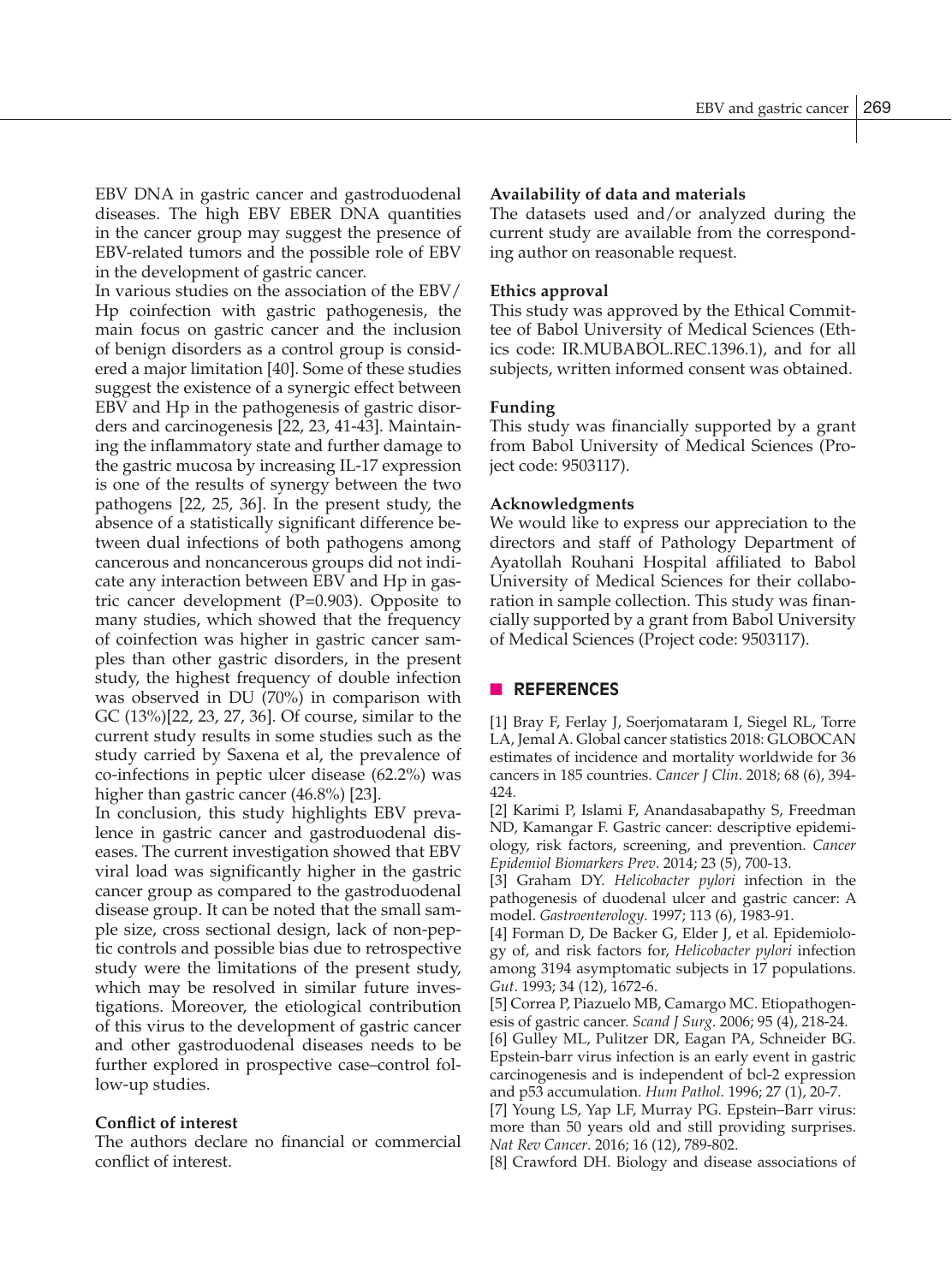Epstein–Barr virus. *Philos Trans R Soc Lond B Biol Sci*. 2001; 356 (1408), 461-73.

[9] Martínez-López J, Torres J, Camorlinga-Ponce M, Mantilla A, Leal Y, Fuentes-Pananá E. Evidence of Epstein-Barr Virus Association with Gastric Cancer and Non-Atrophic Gastritis. *Viruses*. 2014; 6 (1), 301-18.

[10] Hohaus S, Santangelo R, Giachelia M, et al. The viral load of Epstein–Barr Virus (EBV) DNA in peripheral blood predicts for biological and clinical characteristics in Hodgkin lymphoma. *Clin Cancer Res*. 2011; 17 (9), 2885-92. [11] Lin J-C, Wang W-Y, Chen KY, et al. Quantification of plasma Epstein–Barr Virus DNA in patients with advanced nasopharyngeal carcinoma. *N Engl J Med*. 2004; 350 (24), 2461-70.

[12] Grywalska E, Roliński J, Pasiarski M, et al. High viral loads of Epstein-Barr Virus DNA in peripheral blood of patients with chronic lymphocytic leukemia associated with unfavorable prognosis. *PLOS ONE*. 2015; 10 (10), e0140178.

[13] Ryan JL, Morgan DR, Dominguez RL, et al. High levels of Epstein–Barr virus DNA in latently infected gastric adenocarcinoma. *Lab Invest.* 2009; 89 (1), 80-90.

[14] Yahyapour Y, Sadeghi F, Alizadeh A, Rajabnia R, Siadati S. Detection of merkel cell polyomavirus and human papillomavirus in esophageal squamous cell carcinomas and non-cancerous esophageal samples in Northern Iran. *Pathol Oncol Res*. 2016; 22 (4), 667-72.

[15] Yahyapour Y, Shamsi-Shahrabadi M, Mahmoudi M, et al. Evaluation of human papilloma virus infection in patients with esophageal squamous cell carcinoma from the Caspian Sea Area, North of Iran. *Asian Pac J Cancer Prev*. 2012; 13 (4), 1261-6.

[16] Ling PD, Vilchez RA, Keitel WA, et al. Epstein-Barr virus DNA loads in adult human immunodeficiency virus type 1-infected patients receiving highly active antiretroviral therapy. *Clin Infect Dis*. 2003; 37 (9), 1244-9.

[17] Sadeghi F, Salehi-Vaziri M, Ghodsi SM, et al. Prevalence of JC polyomavirus large T antigen sequences among Iranian patients with central nervous system tumors. *Arch Virol.* 2015; 160 (1), 61-8.

[18] Eusebi LH, Telese A, Marasco G, Bazzoli F, Zagari RM. Gastric cancer prevention strategies: A global perspective. *J Gastroenterol Hepatol*. 2020; 35 (9), 1495-502.

[19] Thrift AP, El-Serag HB. Burden of gastric cancer. *Clin Gastroenterol Hepatol*. 2020; 18 (3), 534-42.

[20] Yanagi, Nishikawa, Shimokuri, et al. Clinico-pathologic characteristics of Epstein–Barr virus-associated gastric cancer over the past decade in Japan. *Microorganisms*. 2019; 7 (9), 305.

[21] Tsai C-Y, Liu YY, Liu K-H, et al. Comprehensive profiling of virus microRNAs of Epstein-Barr virus-associated gastric carcinoma: highlighting the interactions of ebv-Bart9 and host tumor cells. *J Gastroenterol Hepatol*. 2017; 32 (1), 82-91.

[22] Del Moral-Hernández O, Castañón-Sánchez CA, Reyes-Navarrete S, et al. Multiple infections by EBV, HCMV and *Helicobacter pylori* are highly frequent in patients with chronic gastritis and gastric cancer from Southwest Mexico. *Medicine*. 2019; 98 (3), e14124.

[23] Saxena A, Nath Prasad K, Chand Ghoshal U, Krishnani N, Roshan Bhagat M, Husain N. Association of *Helicobacter pylori* and Epstein-Barr virus with gastric cancer and peptic ulcer disease. *Scand J Gastroenterol*. 2008; 43 (6), 669-74.

[24] Faghihloo E, Saremi MR, Mahabadi M, Akbari H, Saberfar E. Prevalence and Characteristics of Epstein barr Virus-associated gastric cancer in Iran. *Arch Iran Med*. 2014; 17 (11), 767-70.

[25] Nogueira C, Mota M, Gradiz R, et al. Prevalence and characteristics of Epstein–Barr virus-associated gastric carcinomas in Portugal. *Infect Agents Cancer*. 2017; 12 (1).

[26] de Souza CRT, de Oliveira KS, Ferraz JJS, et al. Occurrence of *Helicobacter pylori* and Epstein-Barr virus infection in endoscopic and gastric cancer patients from Northern Brazil. *BMC Gastroenterol*. 2014; 14 (1).

[27] Teresa F, Serra N, Capra G, et al. *Helicobacter pylor*i and Epstein–Barr Virus infection in gastric diseases: correlation with IL-10 and IL1RN polymorphism. *J Oncol*. 2019; 2019, 1-8.

[28] Ranjbar R, Chehelgerdi M. Genotyping and antibiotic resistance properties of *Helicobacter pylori* strains isolated from human and animal gastric biopsies. *Infect Drug Resist*. 2018; 11, 2545-54.

[29] Guo C, Wei J, Scott RS, et al. Prevalence and characteristics of Epstein-Barr virus associated gastric carcinoma in Gansu Province, Northwest China with mRNA expression of glycoprotein BMRF2. *J Med Virol*. 2020; 92 (3), 356-63.

[30] de Souza CRT, Almeida MCA, Khayat AS, et al. Association between *Helicobacter pylori*, Epstein-Barr virus, human papillomavirus and gastric adenocarcinomas. *World J Gastroenterol*. 2018; 24 (43), 4928.

[31] Bae J-M, Kim EH. Epstein-Barr Virus and Gastric Cancer Risk: A meta-analysis with meta-regression of case-control studies. *J Prev Med Public Health*. 2016; 49 (2): 97-107.

[32] Abdirad A, Ghaderi-Sohi S, Shuyama K, et al. Epstein-Barr virus associated gastric carcinoma: a report from Iran in the last four decades. *Diagnostic Pathol*. 2007; 2 (1), 25.

[33] Leila Z, Arabzadeh SA, Afshar RM, Afshar AA, Mollaei HR. Detection of Epstein-Barr Virus and Cytomegalovirus in gastric cancers in Kerman, Iran. *Asian Pac J Cancer Prev*. 2016; 17 (5), 2423-8.

[34] Faghihloo E, Saremi MR, Mahabadi M, Akbari H, Saberfar E. Prevalence and characteristics of Epstein-Barr virus-associated gastric cancer in Iran. *Arch Iran Med*. 2014; 17 (11), 767-70.

[35] Aversa JG, Song M, Hu N, et al. Low epstein–barr virus prevalence in cardia gastric cancer among a high-incidence Chinese population. *Dig Dis Sci*. 2021; 66 (4), 1220-6.